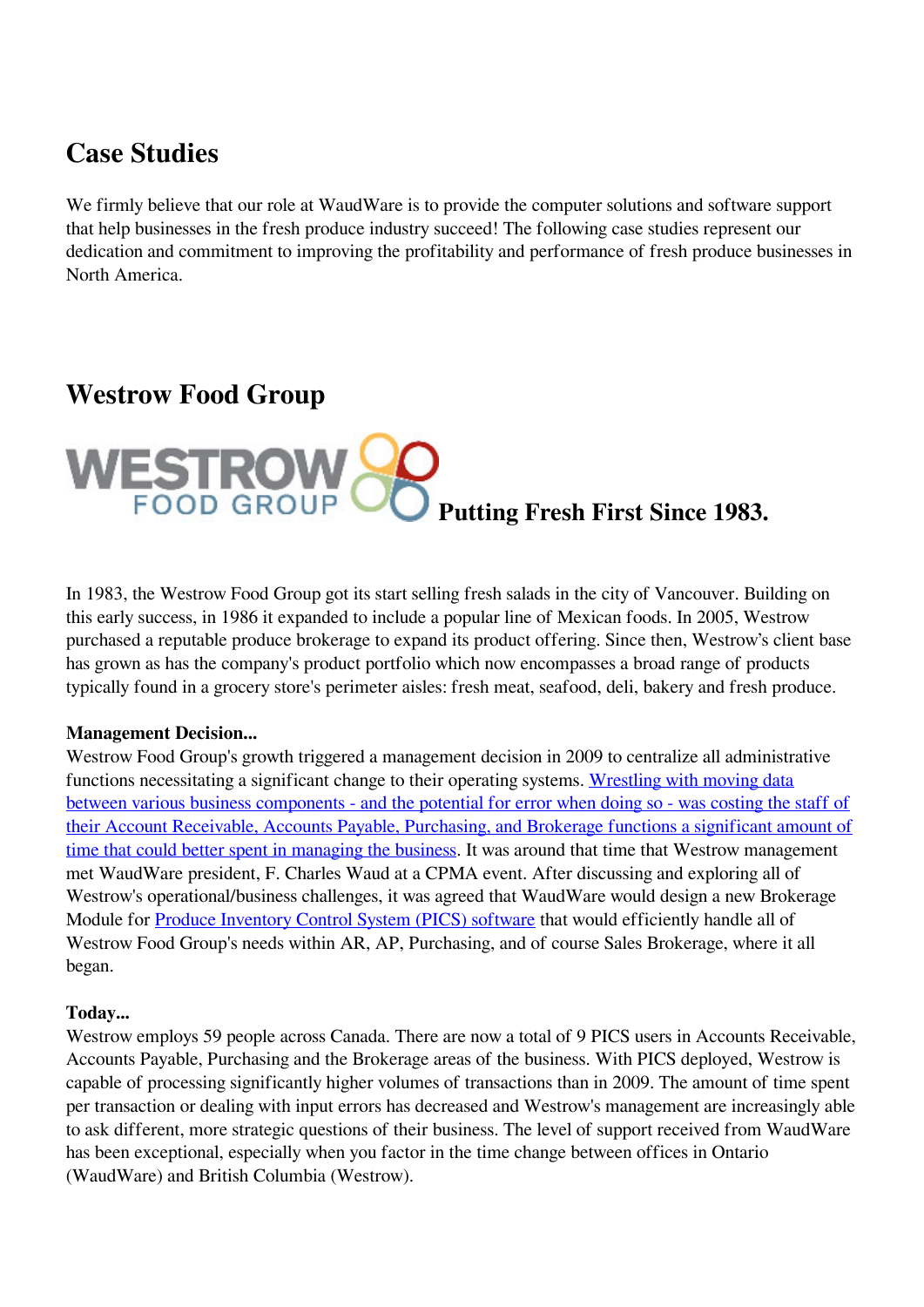# **Pier-C Produce**



## **The Need for Speed and Accuracy.**

Pier-C Produce is a year round supplier of onions, carrots, parsnips, beets and rutabagas as well as a seasonal supplier of green bell peppers, pumpkins and cabbage. Since 1985, Pier-C Produce in Leamington has aimed for excellence as a grower and shipper.

With 5400 acres of quality food that is grown in various regions of Ontario and Mexico, Pier-C Produce provides customers versatility and excellent product inventory. Pier-C Produce employs exceptional storage techniques and innovative technology to increase production with state of the art packaging equipment for flawless presentation. Pier-C Produce growers are of the highest standards and are selected from the most fertile growing regions in Ontario and Mexico. By utilizing these growers our carrots, onions, parsnips and beets are grown in rich black soil which allows us to provide our customers the best field produce available. Pier-C Produce services retailers, wholesalers and processors across North America with fresh in-season field produce, and carrots and onions year round.

### **Introduction to PICS...**

Pier-C Produce started using PICS in 2007 specifically for Sales Orders and Purchase Orders. Back then, traceability was handled manually. Everything worked. It just worked slowly. In 2010 Pier-C decided to start using PICS to its fullest capabilities - including [traceability for food safety](https://produceinventory.com/produce-inventory-control-system.html).

### **How PICS adds value...**

Today's produce operation demands quick and easy access to information including forensic data that allows the business to determine cost flows from the original purchase order through the work order, and all the way to finished product. PICS does that. PICS also improves productivity and performance and offers confidence and peace of mind that everything is bought, sold, traced and counted accurately.

### **Growers Pay...**

Pier-C Produce was the first PICS Customer to implement Growers Pay. In a collaborative process, WaudWare software developers worked with Pier-C managers to determine goals based on spreadsheet formulas. The ultimate goal was to create an accurate method for paying growers quickly and easily. Mission accomplished.

### **About WaudWare support...**

Pier-C Produce's, Food Safety Coordinator, Francisca Fournier refers to the WaudWare team as their "Men in Black". They are dependable, reliable and obliterate any bugs that stand in the way of mankind. We like that.